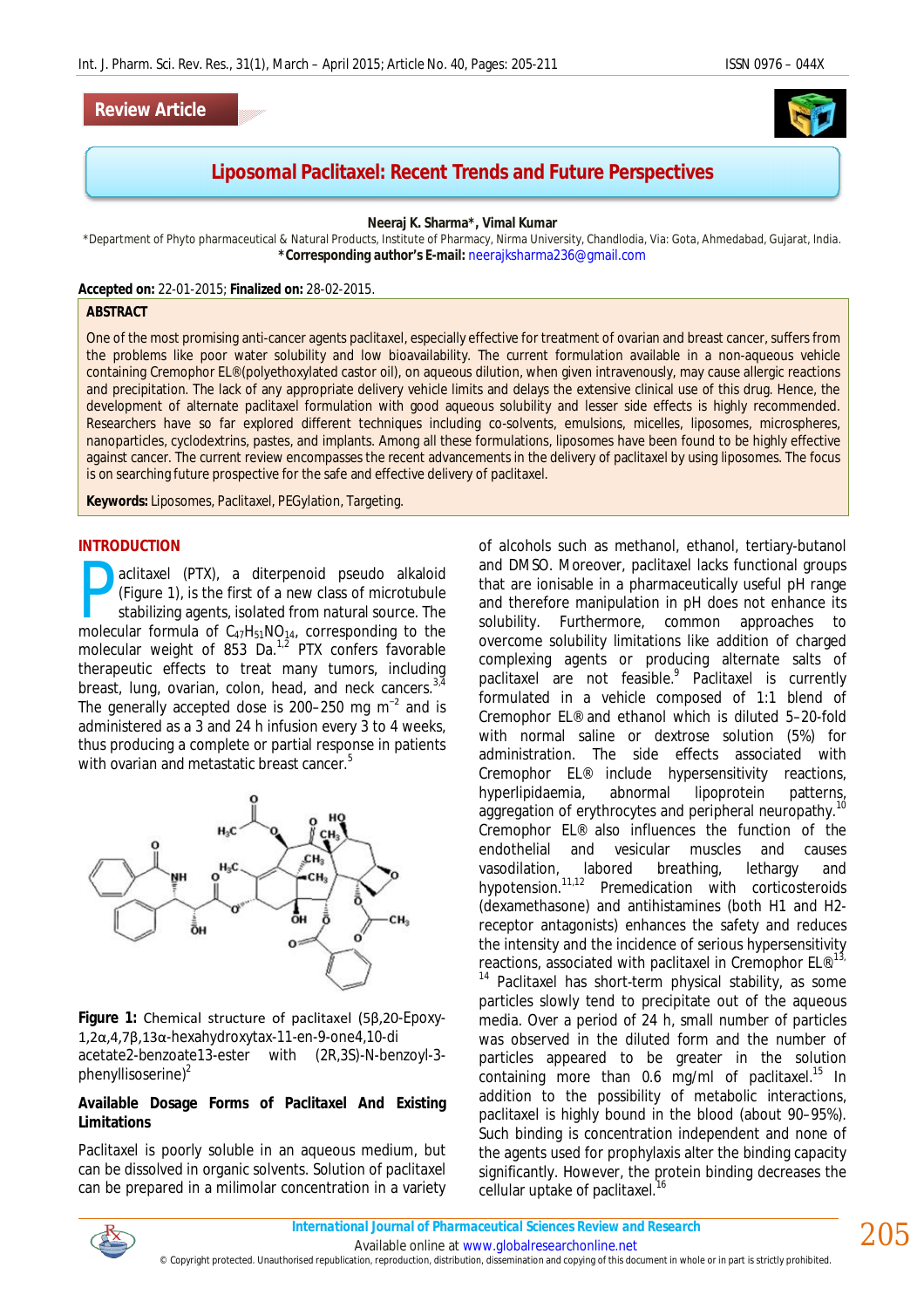Liposomes are spherical vesicles with several concentric membranes. Liposomes are composed of polar lipids which are characterized by a lipophilic and hydrophilic group on the same molecule.<sup>17</sup> They encapsulate a fraction of the solvent for encapsulating hydrophilic drugs. Lipophilic drugs, on the other hand, can be incorporated in their lipid bilayer. Liposomes (Figure 2) are biodegradable and are essentially non-toxic vehicles for both hydrophilic and hydrophobic moieties.<sup>18</sup>

Table 1: Stages in the development of paclitaxel as an anticancer drug<sup>6-8</sup>

| Year    | <b>Progress</b>                                                                     |
|---------|-------------------------------------------------------------------------------------|
| 1962-68 | NCI screening of cytotoxic drugs from natural<br>products                           |
| 1967    | Antitumor activity detected                                                         |
| 1969    | Pure paclitaxel isolated                                                            |
| 1971    | Structure elucidated                                                                |
| 1983    | Phase I studies Initiated                                                           |
| 1986    | Hypersensitive reactions observed                                                   |
| 1988    | NCI suggests premedication regimen                                                  |
| 1989    | Proved effective against ovarion cancer                                             |
| 1991    | Proved effective against breast cancer                                              |
| 1992    | Proved effective against non-small cell lung cancer                                 |
| 1992    | Approved by US FDA for ovarion cancer                                               |
|         | Approved by US FDA for breast cancer,                                               |
|         | Total synthesis by Nicolaou and Holton,<br>independently                            |
| 1994    | Approved in India for ovarian cancer                                                |
| 1995    | Approved in India for breast cancer                                                 |
| 2000    | Available in generic form                                                           |
| 2001    | Approved in the UK for ovarian, breast and lung<br>cancers and Kaposi's sarcoma     |
| 2005    | Approved by US FDA in the form of Albumin-bound<br>paclitaxel (trade name Abraxane) |
| 2012    | Abraxane ® in combination with carboplatin<br>approved by US FDA, for the initial   |
|         | treatment non-small cell lung cancer (NSCLC)                                        |



Figure 2: A. Graphical representation of liposome.<sup>50</sup> B. Transmission electron microscopic photograph of liposomes

The main advantages of using liposome include:

- Bio-compatible
- Simple method of preparation
- Versatile nature of the liposomes allows the loading of hydrophilic, amphiphilic and lipophilic compounds
- Most conventional liposomes are trapped by the reticulo endothelial system (RES) hence, delivery to the RES can be achieved easily
- Targeting principles can effectively be applied to liposomes

Liposomes, because of their biphasic character, can act as carriers for both lipophilic and hydrophilic drugs. Depending upon their solubility and partitioning characteristics, the drug molecules are located differently in the liposomal environment and exhibit different entrapment and release properties. Based on these parameters, the drugs can be divided into four classes (1) highly hydrophilic, (2) highly lipophilic, (3) amphiphilic drugs that exhibit good biphasic solubility, (4) drugs that exhibit biphasic insolubility. Highly hydrophilic drugs like cytosine and 5-FU are located exclusively in the aqueous compartments of the liposomes. Highly lipophilic drugs are entrapped almost completely within the lipid bilayer of the liposomes, e.g. cyclosporine.<sup>19</sup> Since they are very poorly soluble in water, problems like loss of entrapped drug on storage are minimal with this class of drugs. Drugs with intermediate partition coefficients pose a major problem because they partition easily between the lipid and aqueous phases and are easily lost from the liposomes. Examples are mitomycin C, actinomycin D and vinblastine. <sup>20</sup> Such molecules form stable liposomal systems only when they form complexes with the membrane lipids. However, the most problematic candidates for liposomal entrapment are the drug molecules which have poor biphasic solubility. Being insoluble in either aqueous or lipid phase, they show low uptake by the liposomes. Typical examples include 6 mercaptopurine and azathioprine.<sup>21,22</sup> For these liposomal candidates, the lipophilic drugs have been proved to be the best in the terms of cost, stability and utility.



© Copyright protected. Unauthorised republication, reproduction, distribution, dissemination and copying of this document in whole or in part is strictly prohibited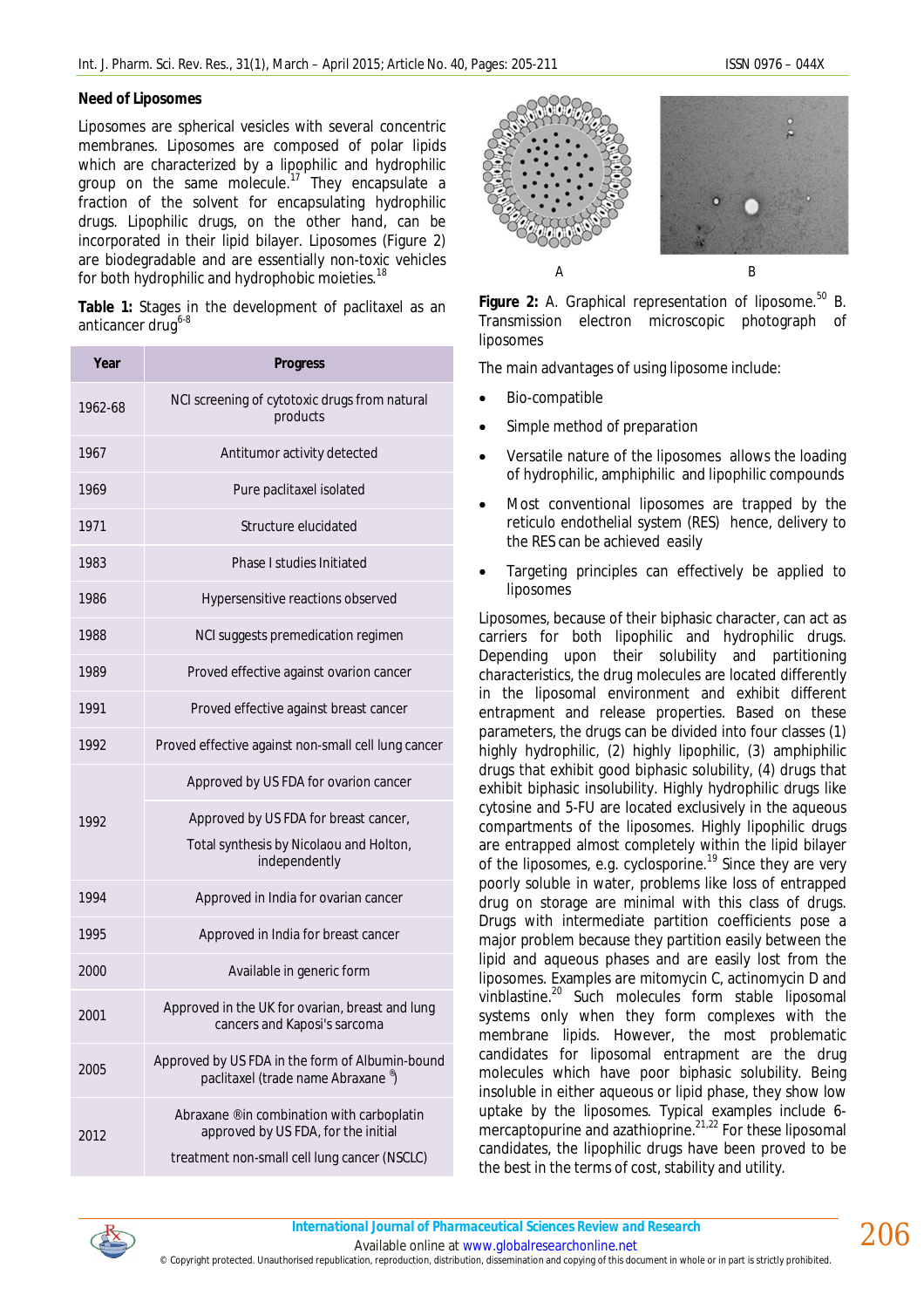### **LIPOSOMES IN CANCER CHEMOTHERAPY**

Drug delivery systems based on liposomes enhance the therapeutic efficacy of anti-cancer agents, either by increasing the exposure of tumor cells to the drug, decreasing the normal tissues damage, employing the enhanced permeability and retention effect (EPR) phenomenon or by utilizing the targeting principles.<sup>23</sup> Phospholipids are the key components along with cholesterol to formulate liposomes. Due to their unique features, liposomes enhance the performance of products by increasing the ingredient solubility, improving its bioavailability, enhancing the intracellular uptake and altering the pharmacokinetics. Thus, liposomes improve the overall *in vitro* and *in vivo* performance. Being encapsulated in liposome, the drug is protected from metabolism and inactivation in the plasma and due to reduced volume of distribution, less drug accumulates in the healthy tissues.<sup>24</sup> Extravasations into the interstitial space from the bloodstream is the general pathway of liposome to reach their site of action for anti-cancer therapy. Both active and passive targeting strategies can be designed with liposomes. The vesicular size is the most significant physical aspect in the clinical success of liposomes. Liposomes of size ranging from 50-100 nm are the most suitable candidates for cytotoxic drug delivery.<sup>25</sup> Liposomes can be easily manipulated by anchoring additional molecules in the form of ligand to the outer surface of the lipid bilayer. Coating of liposomal membrane with polyethylene glycol (PEGylation) reduces opsonization, thus reducing the clearance by the RES, eventually improving the circulation half-life. Formulations of anticancer drugs based on liposome have been already approved for human use.<sup>26, 27</sup>

### **Conventional Liposomes of Paclitaxel**

Current formulation of paclitaxel comprises of a 1:1 blend of Cremophor EL®. However, this vehicle is associated with several side effects. Paclitaxel liposome (Lipusu®) developed by Sike Pharmaceutical Co. Ltd., Nanjing, Jiangsu, P.R. China, was the first paclitaxel liposome injection that came to the clinical market in China in 2006. In order to reduce the vehicle related toxicity and to enhance the therapeutic benefits, newer recommendations for the premedication of Lipusu® in the treatment of solid tumors were advocated. These include (1) methylprednisolone 40 mg administered intravenously 30 min before Lipusu®, and granisetron 30 min before chemotherapy, (2) dexamethasone 2.25- 3 mg taken orally 12 h and 2 h before Lipusu®, and granisetron 30 min before chemotherapy.<sup>28</sup> To eliminate the need of Cremophor EL® vehicle, an attempt was made by Zhang and co-workers to develop a well characterized novel lyophilized liposome-based paclitaxel (LEP-ETU) formulation. Because LEP-ETU is not formulated in a Cremophor EL® vehicle, hypersensitivity reactions were avoided. Preliminary data showed that LEP-ETU was welltolerated at doses up to 325 mg/m<sup>2</sup> compared to the recommended dose of 175 mg/m<sup>2,29</sup> Phospholipids (mainly phosphatidylcholine) and cholesterol are the key components to formulate conventional liposomes. Recently, liposomes composed of naturally unsaturated and hydrogenated phosphatidylcholines were formulated and characterized. The liposomes exhibited a 15% paclitaxel to phospholipid molar ratio on phospholipid bilayer without precipitates during preparation. The liposomal formulation was found to be stable in liquid form at 4°C for at least 6 months. The median lethal dose  $(LD_{50})$  for intravenous bolus injection in mice exceeded by 40 mg/kg, as observed in the acute toxicity test. The liposomal formulation manifested significantly reduced acute toxicity in mice compared to the current Cremophore EL®/alcohol formulation.<sup>30</sup>

### **PEGylated Liposome- Based Paclitaxel**

Liposomes with particle size > 200 nm are directly taken up by the RES. Longer circulation half life is required for improved biodistribution and greater cytotoxic effect. One of the effective methods to achieve this is size reduction of liposomes and the other proven method involves coating of liposomal membrane with polyethylene glycol (PEG) like hydrophilic polymers. <sup>25</sup> In order to improve the solubility and circulation half life of liposomes, Yang and co-workers formulated PEGylated liposomes of paclitaxel. The biological half-life of prepared PEGylated liposomal paclitaxel increased from 5.05 (±1.52) h to 17.8 (±2.35) h compared to the conventional liposomes in rats. Significantly reduced uptake in RES-containing organs like liver, spleen and lung was further established by the biodistribution studies in breast cancer xenografted nude mouse model.<sup>26</sup> Recently, for the improvement of *in vivo* disposition and anti-tumor efficacy, PEG liposome was formulated by Yoshizawa and co workers. The PEGylated liposomal formulation showed 3.6 times higher Area under curve (AUC) than that of naked liposome following intravenous injection into normal rats. The effect could be due to the lower uptake in RES-containing organs like liver, spleen and lung. Significantly (p < 0.05) larger amount of paclitaxel delivered to tumor tissue to obtain improved anti tumor effect was further confirmed by *in vivo* studies utilizing Colon-26 solid tumor-bearing mice.<sup>31</sup> Multidrug resistance (MDR), associated with the overexpression of drug efflux transporter pumps such as P-glycoprotein, is one of the major obstacles to get successful cancer chemotherapy. Long circulatory liposomes were formulated to overcome this problem. A highly efficacious third generation P-gp inhibitor tariquidar was also delivered with paclitaxel. To reduce the exposure to normal tissue and to enhance their co-localization in the tumor cells, both were loaded in the long circulatory liposomes. The formulation showed an increased accumulation of paclitaxel in the tumor cells and improved resensitization was evident even in resistant variant for paclitaxel.<sup>32</sup>

### **Targeted Liposome-Based Paclitaxel**

Recent reports have proved that the therapeutic potential of chemotherapy agents can be significantly enhanced by



Available online at www.globalresearchonline.net

© Copyright protected. Unauthorised republication, reproduction, distribution, dissemination and copying of this document in whole or in part is strictly prohibited.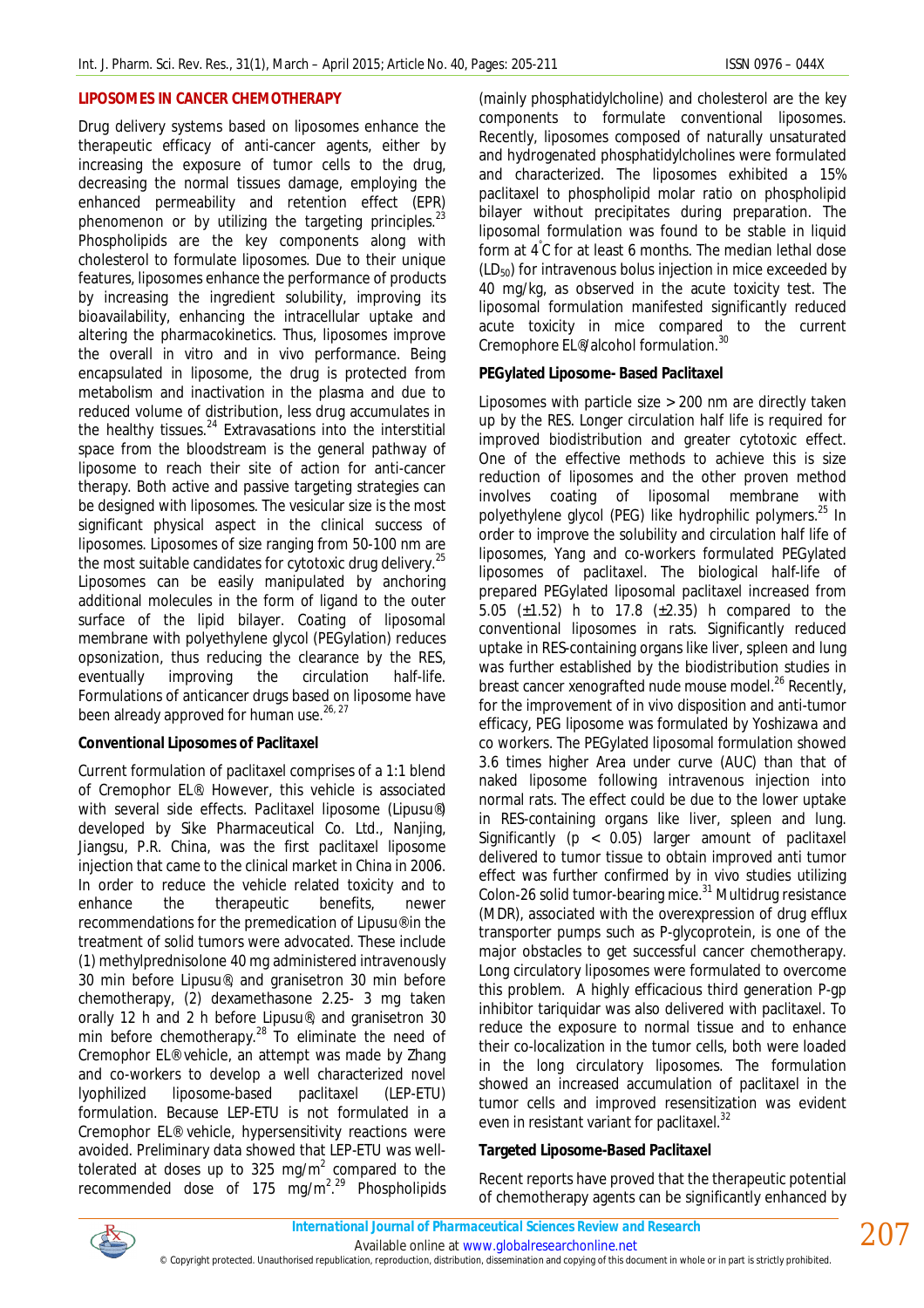tumor cell targeting. The targeting principle provides certain specific properties like minimal exposure to nontargeted tissues or organs, efficacy and safety due to high selectivity towards a biological target, overall higher concentrations of drug molecules within tumor area, protection from enzymatic degradation, and improved biocompatibility due to low immunogenicity.<sup>23</sup> A specific expression pattern of receptors, membrane transport systems or adhesion molecules is associated with the tumor cells. These molecules can be easily and effectively targeted with suitable ligands.<sup>33</sup> The molecules that selectively recognize and bind to a target antigen selectively expressed by the tumor cells can be used as a ligand. Antibody molecules or their fragments, naturally occurring or synthetic ligands such as peptides, carbohydrates, glycoproteins or receptor ligands can be explored as targeting groups.<sup>34</sup> Different receptors like folate, HER-2, peptide and hyaluronan were investigated for this purpose.<sup>35</sup> A novel liposomal formulation of paclitaxel targeting the folate receptor (FR) was prepared and characterized. An over expressed folate receptor on epithelial cancer cells were targeted with this formulation. The formulation was composed of DPPC/DMPG/DSPE-mPEG/DSPE-PEG-folate (molar ratio, 85.5:9.5:4.5:0.5) and had a drug-to-lipid molar ratio of 1:33. The liposomes developed by the membrane extrusion method had a mean particle size of the 97.1 nm and were found to be stable for at least 72 h at 4  $°C$ . Cellular uptake studies revealed a 3.8-fold greater cytotoxicity with FR-targeted liposomes as compared to the non-targeted control liposomes in KB oral carcinoma cells. A remarkably longer terminal half-life (12.33 h) was observed for FR-targeted liposomes compared to paclitaxel in Cremophor EL® (1.78 h).<sup>36</sup> The breast cancer cells were targeted on human epidermal growth factor receptor-2 (HER-2) for the delivery of PTX by liposomes.<sup>35</sup> A PEGylated paclitaxel-loaded liposome was developed and coupled to thiolated Herceptin to target human breast cancer cells. Cellular uptake study was performed with over-expressing HER2 breast cancer cells BT-474 and SK-BR-3 and PEGylated immunoliposome showed twice higher uptake than PEGylated liposome.<sup>37</sup> In another study, paclitaxel-loaded PEGylated targeted liposome was investigated for uptake and cytotoxicity in breast cancer cell lines while *in vivo* antitumor efficacy was performed in the xenograft nude mouse model. Cellular uptake was increased with PEGylated targeted liposome compared to non targeted liposome. Moreover, higher tumor tissue distribution of paclitaxel in the BT-474 xenograft model with PEGylated targeted liposome as compared to non targeted liposome was further confirmed in the *in vivo* study.<sup>38</sup> Vascular targets expressed by the endothelial cells like the vascular endothelial growth-factor receptors such as neurolipin-1 (NRP-1) and alpha V integrins were effectively targeted.<sup>35</sup> To use AlphaV integrins as a target that is overexpressed on the surface of new formed tumor vessels, PEGylated liposomal formulation of paclitaxel was prepared. The Arg–Gly–Asp (RGD) sequence was integrated in to lipid bilayers. The purpose

was to improve the solubility and specific targeting ability of paclitaxel to tumor vasculature. More than 95 % drug entrapment and less than 100 nm size were achieved with this formulation. The drug was found to be stable *in vitro* and higher concentration of paclitaxel was obtained in the plasma distribution study as compared to the Taxol®-treated group. Cellular uptake was enhanced in presence of integrin-targeted liposomal paclitaxel-treated group compared to the Taxol®-treated group. Treatment of mice bearing the human lung carcinoma cell line A549 with the integrin-targeted paclitaxel liposomes resulted in greater cytotoxicity i.e. a lower tumor microvessel density and ligand mediated internalization compared to the Taxol®-treated group.<sup>39</sup> With the use of similar strategy, a novel dual targeted liposome anchored with an alpha V integrin specific ligand and a neuropilin-1 specific motif was formulated. Binding affinity was increased compared to the single targeted liposome. Improved cellular uptake and significantly increased tumor suppression were observed with studies performed on A549 (human lung carcinoma) and HUVEC (human umbilical vein endothelial cells). Promising behavior of this dual target was further confirmed by better tumor growth inhibition in the tumor xenograft models compared to the general paclitaxel injections (Taxol®) and single-targeted paclitaxel liposomes. <sup>40</sup> Another example of receptor is represented by the fibroblast growth factor receptors. Variety of tumor cells and tumor neovasculature overexpress this receptor on the surface, thus representing a suitable target for tumor and vascular targeting. To explore this receptor, a novel truncated basic fibroblast growth factor peptide anchored cationic liposomal paclitaxel was formulated. Pharmacokinetic parameter such as the AUC value was found to be 1.38-fold better in comparison to free paclitaxel. In the biodistribution study, significantly higher accumulation in the tumor cells was observed in comparison with free paclitaxel and cationic liposomal paclitaxel. <sup>41</sup> Another newer approach represented by the folic acid and modified transactivating transcriptional activator peptide (TATp) conjugated PEGylated polymeric liposomes and both are attached to the octadecylquaternized lysine-modified chitosan. With a particle size of 60 nm, this formulation showed an instant internalization by folate receptor-overexpressing KB human nasopharyngeal carcinoma cells. *In vitro* cytotoxicity was better in this formulation as compared to Taxol® and the antitumor efficacy in murine models bearing nasopharyngeal carcinoma of this novel formulation was found to be comparable to Taxol®.<sup>42</sup> Beside all these receptors, CD44 receptor that binds hyaluronic acid (hyaluronan or HA) was found to be upregulated in many cancers of epithelial origin. Two different types of target CD44 on cancer cells and HA in the matrix were also explored for this purpose.<sup>43</sup>



Available online at www.globalresearchonline.net © Copyright protected. Unauthorised republication, reproduction, distribution, dissemination and copying of this document in whole or in part is strictly prohibited.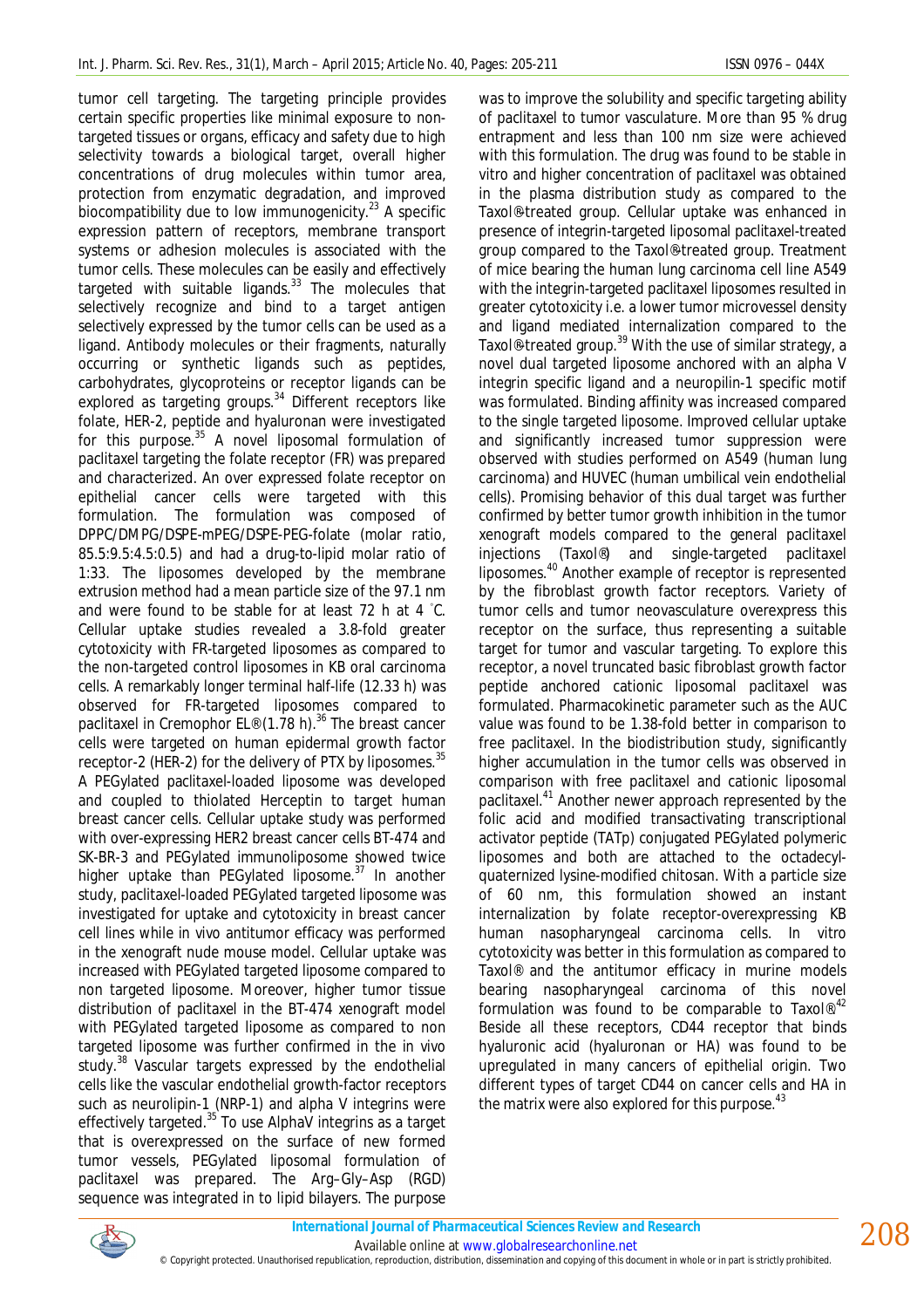### **NEWER TARGETS VS NEWER OPPORTUNITIES**

### **Based on physiology**

Some of the vascular barriers of tumors are represented by heterogeneous blood flow, expression of efflux transporters, high intercapillary distance, and extracellular matrix components. The key problem with the use of any nanocarrier is to effectively deliver them to and into the tumors or even inside the individual tumor cells.<sup>44</sup> EPR effect is the physiology-based principal that is directly related to the anatomical and pathophysiological difference from the normal tissues. The EPR effect is characterized by leaky vasculature and lack of lymphatic drainage, resulting in enhanced accumulation of particulate and macromolecules at the tumor site. Drug loaded nanocarriers enter into the interstitial space of tumor by leaky vasculature and are retained by the impaired lymphatic system. <sup>45</sup> One of the prime requirements for a suitable EPR-based drug delivery system is its long circulation time in the blood. To achieve sufficient accumulation at the tumor site, they should stay for an extended period of time in the blood. Significant uptake in reticuloendothelial system (RES) containing organs, including the liver, spleen and lung is predominantly responsible for the early clearance of drug delivery systems. To achieve this requirement, size reduction of liposome and PEGylation of liposomal membrane are the effective methods. Long plasma halflife with reduced uptake by RES has been demonstrated by PEGylated liposomes, which has proved them as a suitable candidate for the delivery of anticancer drugs. 25,26,46 Some serious limitations involved in EPR effectbased drug delivery include the presentation of great pathophysiological heterogeneity by tumors and absence of EPR effect particularly in the central area of the metastatic cancers. To overcome these limitations, several attempts like elevation in blood pressure for hydrodynamic enhancement of drug delivery and by generation of N.O. (nitric oxide) with (N.O.)-releasing agents are being made. To summarize, the EPR-mediated drug delivery is currently considered as an effective means to bring drugs to and into the tumors.<sup>47</sup>

### **Based on formulation**

Different drug delivery systems like PEGylated and targeted liposomes are already proved as suitable drug delivery systems for anti-cancer drugs. Currently stimuli sensitive approaches (pH, temperature, ultrasound, etc.) are gaining attention. Thermosensitive formulation was prepared by PTX-containing liposomes dispersed in Pluronic® F127 gel. A higher *in vitro* drug release was observed with gel loaded liposome in comparison to liposome and commercial formulation Taxol®. In experiments performed with KB cells, cytotoxicity and drug concentration were higher in case of gel loaded liposome.<sup>48</sup> It has been established that PEGylated liposomes offer a stable and long circulatory formulation capable of reaching the tumor site. They are effective in minimum release of drug during circulation but must

release their content upon reaching the tumor site. Presence of PEG interferes in this process and hence there is a need to find suitable and effective method for triggered release of reagents from PEGylated liposomes. Light activation can be considered as a promising method for triggering vesicle content release since it provides a broad range of adjustable parameters (such as pulse duration, intensity, pulse cycle, and wave length) that can be optimized for biologic compliance. The majority of these approaches utilize visible or ultraviolet light. Recent evidence has demonstrated that even far-red excitation (760 nm) can be used to alter membrane permeability.<sup>49</sup>

## **CONCLUSION**

Paclitaxel (Taxol®), the first taxane in clinical trials, is active against a broad range of cancers that are generally considered to be refractory to conventional therapy. Several studies have implicated that liposomal delivery system is safer and effective as compared to Taxol®. Formulation like Lipusu® has been already commercialized. Recent formulations in the form of ligand targeted liposomes are under various developmental stages of clinical trials. However, the safety, efficacy and economics of liposomes would influence the development of an ideal dosage form that would bypass the present limitations and provide a desirable means of cure.

### **REFERENCES**

- 1. Wani MC, Taylor HL, Wall ME, Coggon P, McPhail AT, Plant antitumor agents 6. Isolation and structure of taxol, a novel antileukemic and antitumor agent from *Taxus brevifolia*, Journal of the American Chemical Society, 93, 1971, 2325– 2327.
- 2. Singla AK, Garg A, Aggarwal D, Paclitaxel and its formulations, International Journal of Pharmaceutics, 235, 2002, 179–192.
- 3. Sharma G, Anabousi S, Ehrhardt C, Ravi Kumar MN, Liposomes as targeted drug delivery systems in the treatment of breast cancer, Journal of Drug Targeting, 14, 2006, 301–310.
- 4. Rowinsky EK, Cazenave LA, Donehower RC, Taxol: A novel investigational antimicrotubule agent, Journal of National Cancer Institute, 82, 1990, 1247–1259.
- 5. Spencer CM, Faulds D, Paclitaxel, A review of its pharmacodynamic and pharmacokinetic properties and therapeutic potential in the treatment of cancer, Drugs, 48, 1994, 794-847.
- 6. Panchagnula R, Pharmaceutical aspects of paclitaxel, International Journal of Pharmaceutics, 172, 1998, 1–15.
- 7. Saville MW, Lietzau J, Pluda JM, Wilson WH, Humphrey, RW, Feigel E, Steinberg SM, Broder S, Treatment of HIV-associated Kaposi's sarcoma with paclitaxel, The Lancet, 346, 1995, 26– 28.
- 8. http://www.cancer.gov/cancertopics/druginfo/fdananoparticle-paclitaxel (31-1-2013).
- 9. Adams JD, Flora KP, Goldspiel BR, Wilson JW, Arbuck SG, Finley R, Taxol: a history of pharmaceutical development and current pharmaceutical concerns, Journal of the National Cancer Institute Monographs, 15, 1993, 141-147.



Available online at www.globalresearchonline.net

© Copyright protected. Unauthorised republication, reproduction, distribution, dissemination and copying of this document in whole or in part is strictly prohibited.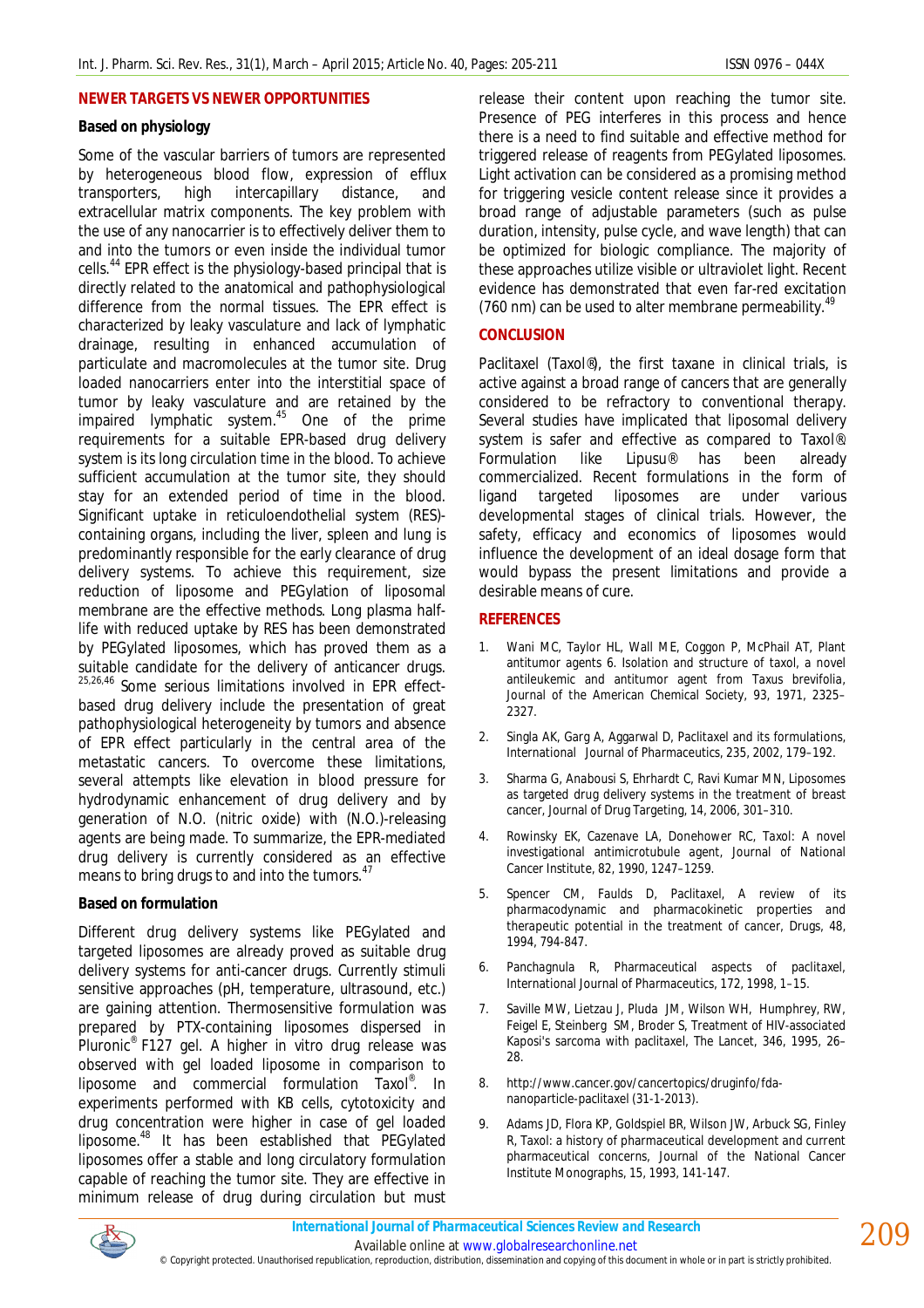- 10. Gelderblom H, Verweij J, Nooter K, Sparreboom A, Cremophor EL: the drawbacks and advantages of vehicle selection for drug formulation, European Journal of Cancer, 37, 2001, 1590-1598.
- 11. Barragan-Montero V, Winum J, Moles J, Juan E, Clavel C, Montero J, Synthesis and properties of isocannabinoid and cholesterol derivatized rhamnosurfactants: application to liposomal targeting of keratinocytes and skin, European Journal of Medicinal Chemistry, 40, 2005, 1022–1029.
- 12. Lilley LL, Scott HB, What you need to know about taxol, American Journal of Nursing, 93, 1993, 46–50.
- 13. Bonomi P, Kim K, Fairclough D, Comparison of survival and quality of life in advanced non-small-cell lung cancer patients treated with two dose levels of paclitaxel combined with cisplatin versus etoposide with cisplatin: results of an Eastern Cooperative Oncology Group trial, Journal of Clinical Oncology, 18, 2000, 623–631.
- 14. Bookman MA, Kloth DD, Kover PE, Smolinksi S, Ozols RF, Short-course intravenous prophylaxis for paclitaxel-related hypersensitivity reactions, Annals of Oncology, 8, 1997, 611– 614.
- 15. Wiernik PH, Schwartz EL, Einzig A, Strauman JJ, Lipton RB, Dutcher JP, Phase I trials of taxol given as 24-hour infusion every 21 days: responses observed in metastatic melanoma, Journal of Clinical Oncology, 5, 1987, 1232-1239.
- 16. Kumar GN, Walle UK, Bhalla KN, Walle T, Binding of taxol to human plasma, albumin and acid glycoprotein, Research Communications in Chemical Pathology and Pharmacology, 80, 1993, 337-344.
- 17. Bangham AD, Liposomes: From Physics to Applications, Biophysical Journal, 67, 1994, 1358-1359.
- 18. Medina OP, Zhu Y, Kairemo K, Targeted liposomal drug delivery in cancer, Current Pharmaceutical Design, 10, 2004, 2981– 2989.
- 19. Vadiei K, Lopez-Berestein G, Perez-Soler R, Luke DR, In-vitro evaluation of liposomal cyclosporine, International Journal of Pharmaceutics, 57, 1989, 133–138.
- 20. Sasaki H, Takakura Y, Hashida M, Kimura T, Sezaki H, Antitumor activity of lipophilic prodrugs of mitomycin C entrapped in liposomes or o/w emulsion, Journal of PharmacoBiodynamics, 7, 1984, 120–130.
- 21. Tsujii K, Sunamoto J, Fendler JH, Improved entrapment of drugs in modified liposomes, Life Sciences, 19, 1976, 1743– 1750.
- 22. Gulati M, Grover M, Singh M, Singh S, Study of azathioprine encapsulation into liposomes, Journal of Microencapsulation, 15, 1998, 485-494.
- 23. Huwyler J, Drewe J, Krahenbuhl S, Tumor targeting using liposomal antineoplastic drugs, International Journal of Nanomedicine, 3, 2008, 21-29.
- 24. Drummond DC, Meyer O, Hong K, Kirpotin DB, Papahadjopoulos D, Optimizing liposomes for delivery of chemotherapeutic agents to solid tumor Pharmacological Reviews, 51, 1999, 691-743.
- 25. Brown S, Khan DR, The treatment of breast cancer using liposome technology, Journal of Drug Delivery, 2012, 2012: 212965, doi:10.1155/2012/212965.
- 26. Yang T, Cui FD, Choi MK, Cho JW, Chung SJ, Shim CK, Kim DD, Enhanced solubility and stability of PEGylated liposomal paclitaxel: *in vitro* and *in vivo* evaluation, International Journal of Pharmaceutics, 338, 2007, 317-326.
- 27. Malam YK, Loizidou M, Seifalian AM, Liposomes and nanoparticles: nanosized vehicles for drug delivery in cancer, Trends in Pharmacological Sciences, 30, 2009, 592-599.
- 28. Zhang Q, Huang XE, Gao LL, A clinical study on the premedication of paclitaxel liposome in the treatment of solid tumors, Biomedicine & Pharmacotherapy, 63, 2009, 603-607.
- 29. Zhang JA, Anyarambhatla G, Ma L, Ugwu S, Xuan T, Sardone T, Ahmad I, Development and characterization of a novel Cremophorw EL free liposome-based paclitaxel (LEP-ETU) formulation, European Journal of Pharmaceutics and Biopharmaceutics, 59, 2005, 177–187.
- 30. Kan P, Tsao CW, Wang AJ, Su WC, Liang HF, A Liposomal Formulation Able to Incorporate a High Content of Paclitaxel and Exert Promising Anticancer Effect, Journal of Drug Delivery, 2011, 2011: 629234, doi:10.1155/2011/629234.
- 31. Yoshizawa Y, Kono Y, Ogawara K, Kimura T, Higaki K, PEG liposomalization of paclitaxel improved its in vivo disposition and anti-tumor efficacy, International Journal of Pharmaceutics, 412, 2011, 132-141.
- 32. Patel NR, Rathi A, Mongayt D, Torchilin VP, Reversal of multidrug resistance by co-delivery of tariquidar (XR9576) and paclitaxel using long-circulating liposomes, International Journal of Pharmaceutics, 416, 2011, 296-299.
- 33. Imai K, Takaoka A, Comparing antibody and small-molecule therapies for cancer, Nature Reviews Cancer, 6, 2006, 714– 727.
- 34. Sapra P, Allen TM, Ligand-targeted liposomal anticancer drugs, Progress in Lipid Research, 42, 2003, 439-462.
- 35. Koudelka S, Turánek J, Liposomal paclitaxel formulations, Journal of Controlled Release, 163, 2012, 322-334.
- 36. Wu J, Liu Q, Lee RJ, A folate receptor-targeted liposomal formulation for paclitaxel, International Journal of Pharmaceutics, 316, 2006, 148–153.
- 37. Yang T, Choi MK, Cui FD, Kim JS, Chung SJ, Shim CK, Kim DD, Preparation and evaluation of paclitaxel-loaded PEGylated immunoliposome, Journal of Controlled Release, 120, 2007, 169-177.
- 38. Yang T, Choi MK, Cui FD, Lee SJ, Chung SJ, Shim CK, Kim DD, Antitumor effect of paclitaxel-loaded PEGylated immunoliposomes against human breast cancer cells, Pharmaceutical Research, 24, 2007, 2402–2411.
- 39. Meng S, Su B, Li W, Ding Y, Tang L, Zhou W, Song Y, Caicun Z, Integrin-targeted paclitaxel nanoliposomes for tumor therapy, Medical Oncology, 28, 2011, 1180-1187.
- 40. Meng S, Su B, Li W, Ding Y, Tang L, Zhou W, Song Y, Li H, Zhou C, Enhanced antitumor effect of novel dual-targeted paclitaxel liposomes, Nanotechnology, 2010, 2010:415103, doi: 10.1088/ 0957-4484/21/41/415103.
- 41. Wang X, Deng L, Chen X, Pei H, Cai L, Zhao X, Wei Y, Chen L, Truncated bFGF-mediated cationic liposomal paclitaxel for tumor-targeted drug delivery: improved pharmacokinetics and biodistribution in tumor-bearing mice, Journal of Pharmaceutical Sciences, 100, 2011, 1196-1205.
- 42. Niu R, Zhao P, Wang H, Yu M, Cao S, Zhang F, Chang J, Preparation, characterization, and antitumor activity of paclitaxel-loaded folic acid modified and TAT peptide conjugated PEGylated polymeric liposomes, Journal of Drug Targeting, 19, 2011, 373-381.
- 43. Platt VM, Szoka FC Jr, Anticancer therapeutics: targeting macromolecules and nanocarriers to hyaluronan or CD44, a



*International Journal of Pharmaceutical Sciences Review and Research*

Available online at www.globalresearchonline.net © Copyright protected. Unauthorised republication, reproduction, distribution, dissemination and copying of this document in whole or in part is strictly prohibited.